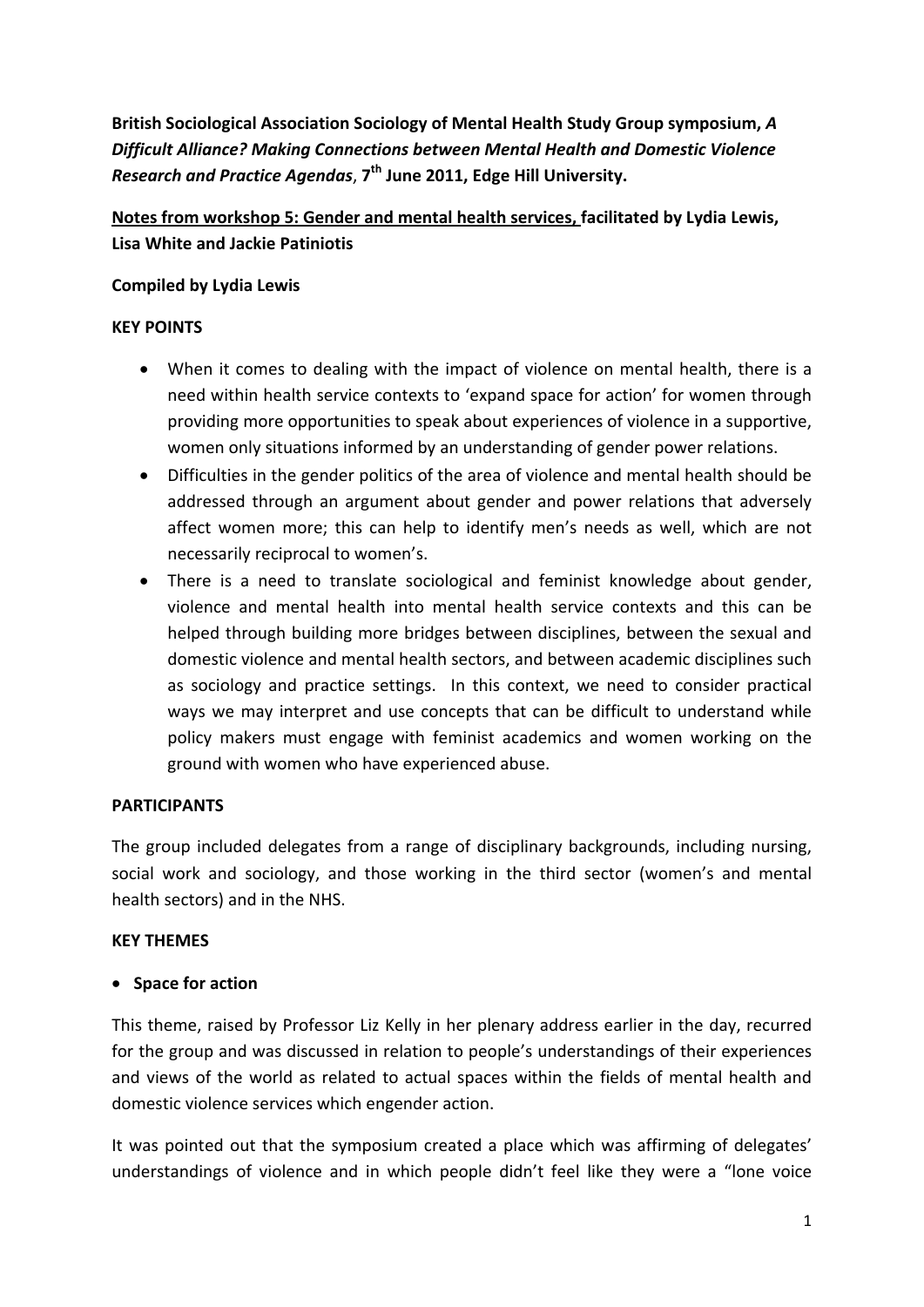shouting in the dark". This point was related to the presentation about the Joint Forum Women's Group which provides an example of how women's 'space for action' can be expanded.

The importance of creating an environment within health services that enables space for people to talk about experiences of violence, and of supporting staff in this context, was noted. There is a need to offer people repeated opportunities to disclose their experiences, and, at key points when they are in contact with statutory services e.g. discharge, to provide information about services or groups where they may be able to talk about these experiences in supportive environments informed by an understanding of gender power relations. This is central to achieving implementation of policy goals relating to gender, violence and mental health.

Experiences on a women only ward were described as so much better than a mixed ward experience and the importance of the arts in the context of mental health was emphasized. It was pointed out that women only spaces for occupational therapy would also be advantageous.

Difficulties and considerations noted in relation to implementation included the fact that care co-ordinators can act as gatekeepers preventing voluntary organisations working with women within the mental health system. It was also noted that it's *how* people ask about violence and sexual abuse that's important and care plans can make it difficult; there is a need to establish trust before a person can disclose. There is a need to be aware of power and how questioning can put a woman in danger, and of cultural issues. There is a right place and time for asking the question. Oppression can be reproduced within state systems of regulation and care so this must be handled very sensitively.

In terms of constraints to overcome, the issue of psychiatric approaches, gender and agency was a key point of discussion. In the context of gender constructions, the importance of asking why men are more likely to be diagnosed with schizophrenia while women are more likely to receive diagnoses of anxiety and depression was noted. There is no doubt, it was stated, that women who suffer violence and abuse often end up with diagnoses of borderline personality disorder. This label is often given if women step outside their expected gender role. The label itself "shrinks the space for action" (Kelly, 2011). It denies space for speaking, especially if a woman then feels she is not a proper woman because she lacks empathy. This is a gendered political issue.

Reference was made to Simon Baron Cohen's work on empathy and it was pointed out that if young people have suffered trauma at an early age, there is a danger that contact with services can further pathologise them. It was also noted that in mental health services, there is increasing evidence that what is called 'schizophrenia' may be a reaction to childhood abuse. Men and lots of women can end up in positions where they are psychiatrised. In this context, it is interesting to consider what a 'normal' response to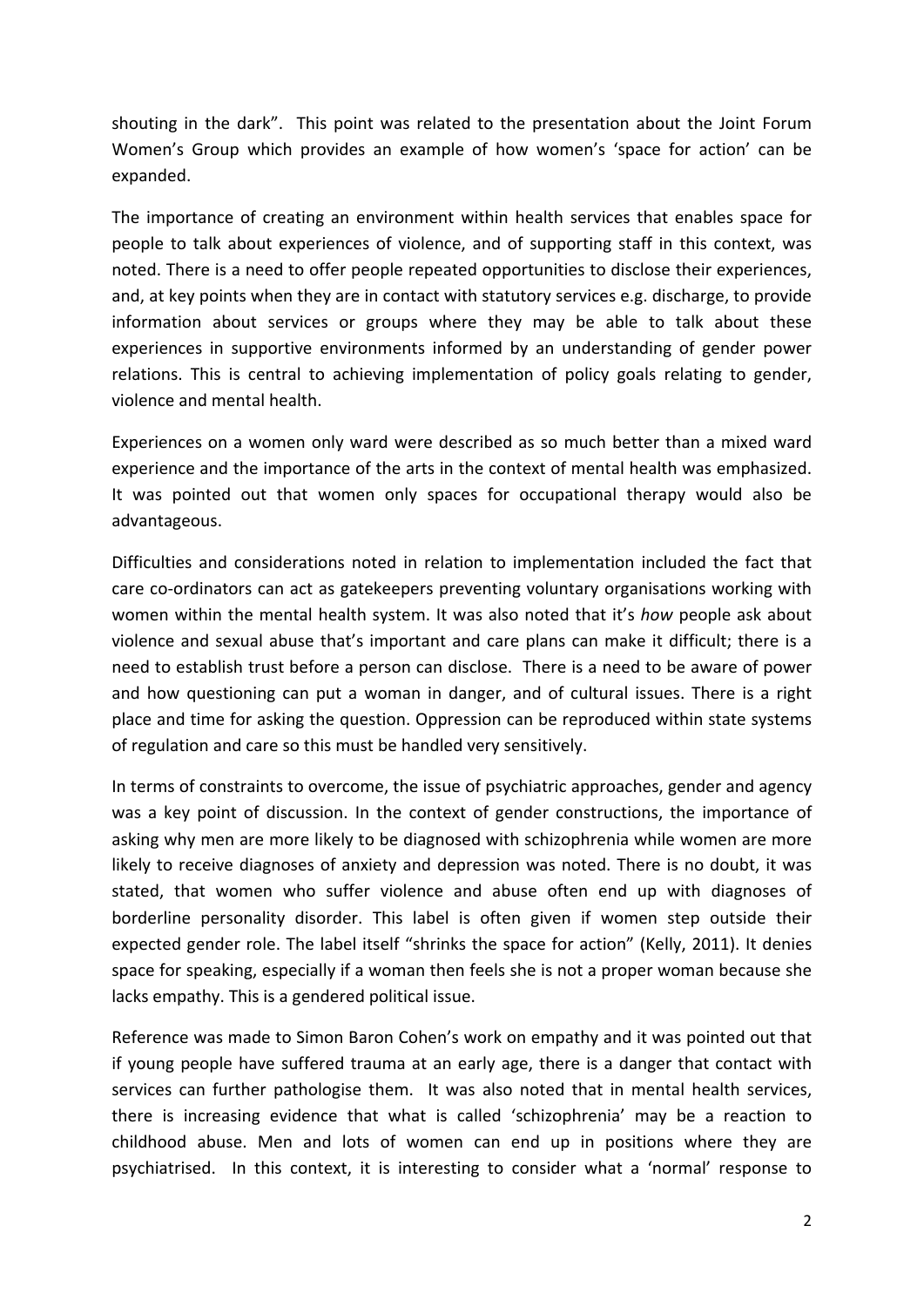experiences is; explanations for actions often relate to limited choice. This again suggests that service responses need to be about expanding the possibilities for action and meaningful choice‐making (agency).

The emphasis on measuring outcomes and what counts as evidence and the neo‐liberal agenda driving this was another point of discussion. Within the current system, it was noted, diagnoses are used to secure resources. So in this context they can be helpful for this purpose but there can be a backlash. So commissioners are left with the dilemma of how to play the economy game without causing harm; again there is a sense of actions being constrained by the framework within which those working within the mental health system are forced to act.

The confining nature of competition for resources within the mental health field, and between women in wider society, was also noted. This, alongside an emphasis on appearance can be very damaging to women. Our slow societal progress was noted, since Mary Wollstonecraft wrote about his issue of women policing one another, and adopting the male gaze.

Lastly, the ways in which power is bound up with normativity and so all of our discourses and actions are shaped and constrained by normative ideas was discussed. For example, violence in LGBT relationships, as discussed by Professor Catherine Donovan in her plenary address, may be viewed through the lens of heterosexual couple violence while, as Professor Linda Mckie had noted in her presentation, women's violence may be viewed through the lens of that of men. In addition, normative assumptions about couple relationships in society underpin our discussions of domestic violence and our own actions and choices about how we live our lives. The question was asked as to whether expectations of 'coupling' and relationships bear more on women. These are all areas which need to be challenged if we are to expand debate and the possibilities for our lives.

## **Translating knowledge into practice and building bridges**

This discussion centred on the issues of translating knowledge about gender and violence into practice and building bridges between disciplines and between academia and practice settings.

It was noted that big policy documents recognise gender equality and human rights, but what seems to be missing in translation into service contexts is understanding of gender inequalities; this gap is exemplified in the use of the *Scale of Conflict and Action* or in thinking that 'we can't have a women's only group' or if we have a women's group we need a men's group. There are also gender regimes (Connell, 1995) within services that require critical scrutiny and action to change. Gender is difficult for the mental health system to deal with; there can be a difficulty is envisioning what is gender appropriate care. So the point of implementation and provision was seen as a problem and to be letting things down.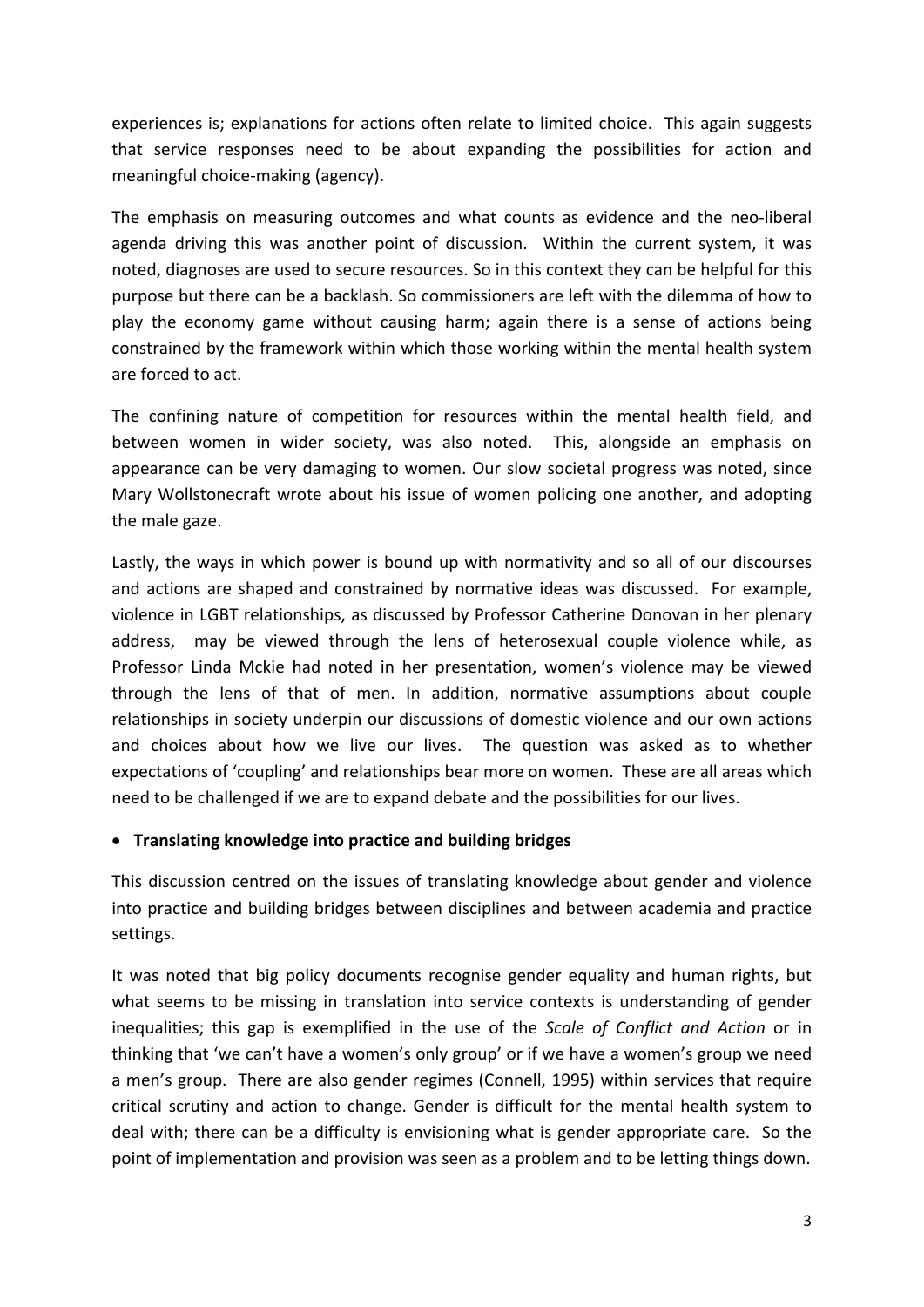The issue of how and whether gender and social issues can be properly considered within and integrated into the existing mental health service framework and how to translate this consideration and integration into practice was discussed. The importance of bringing a politically engaged view of the world to bear on 'therapy' was noted. However, translating knowledge to people delivering care was seen as difficult, since systems and people struggle to change, although it is important to think about practical ways we may interpret and use concepts that are difficult to understand. It was also posited that if services are to be properly informed by social and gender perspectives, this may require a different approach which stands apart from 'mental health' frameworks.

It was pointed out that it can be very difficult for the psychological and the social to recognise the other. In some sectors the political has power; in the health service the psychological and personal are prominent and gender and the social are dismissed (Herman). Furthermore, dominant sociology of mental health has bought into evidence based thinking and epidemiological approaches, not deeper understandings and haven't taken on board feminism. There are more sophisticated critical psychologies that have been more 'social' than some sociologies which have been reluctant to take on board more critical and feminist perspectives. It was pointed out that there is a need for integration between concerns in the sexual violence, sociology and psychology fields.

Discussion then moved to the anti-feminist backlash which has been concerned with highlighting violence against men and gender neutrality, which has been quite pernicious. It was acknowledged that there is a need for a feminist understanding of male victims of domestic violence and sexual violence as well, however. If power is taken as the central issue, we can gain an understanding of how some men can be put in positions in which they are powerless. But the problem at the moment is that we are in two camps which are not conversing. It was stated that we need an argument about the importance of gender and power and how this social order adversely affects women more, so as to achieve an understanding of why people are doing what to whom. This has been lost to a great extent. Official definitions of violence can be so insipid and diluted, and have lost a sense of gender and power as people start looking at domestic violence as a matter of 'interpersonal style'. It needs to be reinstated that it's about societal power, gender, patriarchy – this has got to be understood if we are to be able to move forward.

For anyone who's experienced violence, the response in the mental health field, it was argued, should be about *how that made them feel*. From the group point of view, responses should be about campaigning on the causes of mental health issues, using numbers where necessary, to point out the endemic nature of violence against women. Unless we have a gender analysis of mental health that takes account of all forms of social oppression and how that impacts severely on people's mental health, we won't be able to formulate the correct responses. This also needs to deal with intersections – the interplay of 'race', ethnicity, class and other inequalities with gender and the intersection of sexuality and